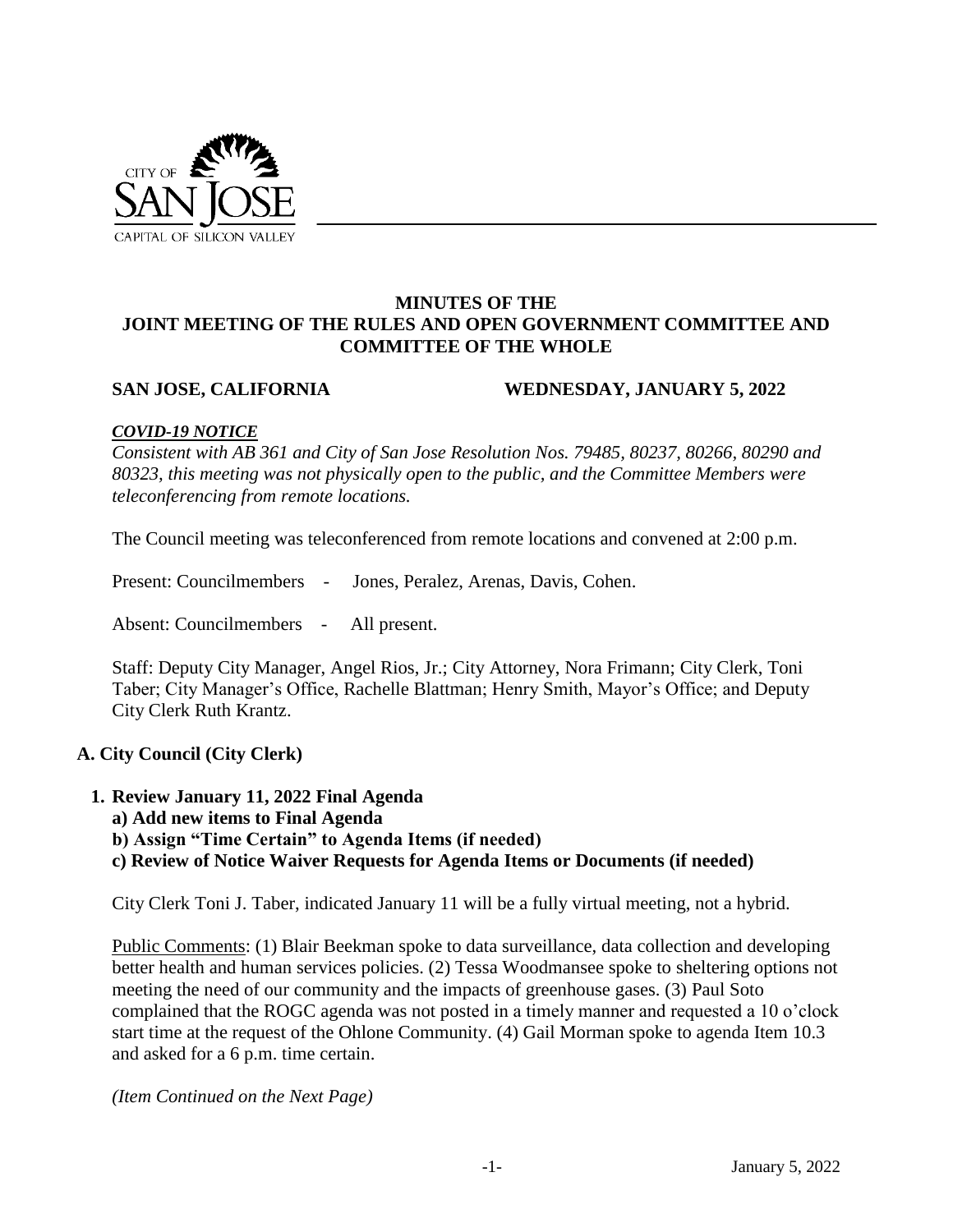# **1. Review January 11, 2022 Final Agenda (Cont'd.)**

In response to questions regarding deferral of Add Sheet Item 3.x *Actions Related to 2021 Redistricting Process,* City Clerk Toni Taber, indicated that this item would pertain to the process for redistricting ten years from now and assessing 'lessons learned'. She suggested that it be heard while still fresh in our minds, but could be delayed to February, which would also allow some time for to gather input from other sources, such as the League of California Cities.

Action: Upon motion by Councilmember Sylvia Arenas, seconded by Councilmember Raul Peralez and carried unanimously, the Committee accepted the January 11, 2022 Final Agenda, including an Add Sheet, but with Item 3.x *Actions Related to 2021 Redistricting Process* deferred to a later date at consideration of Administration, and allowing a time certain for Land Use items. Meeting to be fully virtual, not a hybrid. (5-0.)

#### **2. Review January 18, 2022 Draft Agenda – Meeting Cancelled**

#### **B. Review of Upcoming Meeting Agenda(s)**

#### 1. **Review the January 14, 2022 Study Session Agenda, entitled 2022-2023 Preliminary General Fund Forecast and Budget. (City Manager)**

Public Comments: (1) Blair Beekman spoke to disaster planning and health and human services good practices, including subsidy planning for housing. (2) Paul Soto complained about the circumvention of democracy and the public not being allowed adequate time to speak. (3) Tessa Woodmansee asked that public health be taken as a priority.

Action: Upon motion by Councilmember Sylvia Arenas, seconded by Councilmember David Cohen and carried unanimously, the Committee accepted the January 14, 2022 Study Session Agenda. (5-0.)

#### **C. Legislative Update**

**1. State 2. Federal**  There were none presented.

#### **D. Meeting Schedules**

There were none presented.

# **E. The Public Record for December 2 – December 21, 2021. (City Clerk)**

Public Comments: (1) Blair Beekman addressed letters he'd submitted for the public record, relating to topics of surveillance technology, accountability and COVID. (2) Paul Soto spoke to items he'd submitted that are not being placed in the public record. (3) Tessa Woodmansee addressed sustainability and Vision Zero policies, including a pilot project of cameras to slow down traffic. (4) Martha O'Connell spoke to the letter she'd provided for the public record. *Paul Soto was advised that his letters are slated for the next ROGC Public Record.*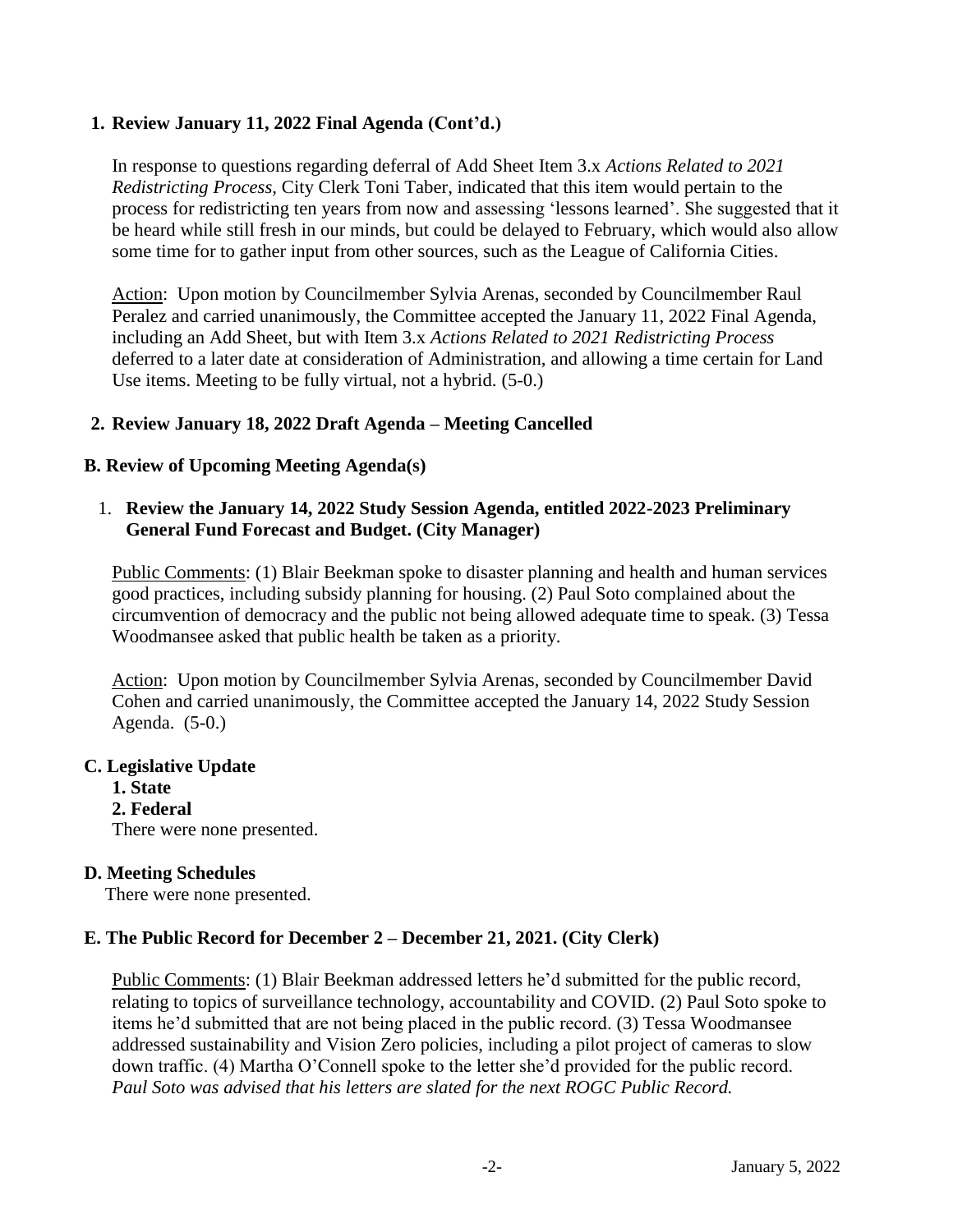# **E. The Public Record (Cont'd.)**

Action: Upon motion by Councilmember Sylvia Arenas, seconded by Councilmember Raul Peralez and carried unanimously, the Public Record for December 2- 21, 2021 was noted and filed. (5-0.)

### **F. Boards, Commissions and Committees**

None provided.

# **G. Rules Committee Reviews, Recommendations and Approvals**

- **1. Consent Calendar**
- **(a) Approval of January 22, 2022 Dumpster Day Sponsored by Council District 5 as a City Council Sponsored Special Event to Expend City Funds and Accept Donations of Materials and Services for the Event. (Carrasco)**
- **(b) Retroactive Approval of Small Business Advisory Task Force (SBATF) Membership Recognition Event Sponsored by Council District 1 as a City Council Sponsored Special Event to Expend City Funds and Accept Donations of Materials and Services for the Event.**

#### **(c) Retroactive Approval of Community Events Sponsored by Council District 8 as City Council Sponsored Special Events to Expend City Funds and Accept Donations of Materials and Services for the Event. (Arenas)**

Public Comments: (1) Paul Soto insisted that any member of the public should be able to pull Consent Calendar items. (2) Blair Beekman offered appreciation for dumpster days and offered positive feedback on the Small Business Task Force. (3) Martha O'Connell offered support to members of the public being able to pull Consent Calendar items. (4) Tessa Woodmansee offered agreement with previous speakers regarding the Consent items and the need to continue virtual meetings for access to everyone. (5) Brian Darby had questions regarding e-comments and easier access to addressing topics.

Action: Upon motion Councilmember Dev Davis, seconded by Councilmember Raul Peralez and carried unanimously, the City Council Sponsored Special Events were approved and cross-referenced to the January 11, 2022 Council Agenda for action. (5-0.)

*Vice Mayor Chappie Jones asked that the Public Records Appeal for Katherine Weiland be heard at this time. Due to the potential for litigation, Deputy City Manager, Angel Rios, Jr. recommended that this item be agendized for a closed session.*

# **Item I Public Records Appeal for Katherine Weiland was heard next.**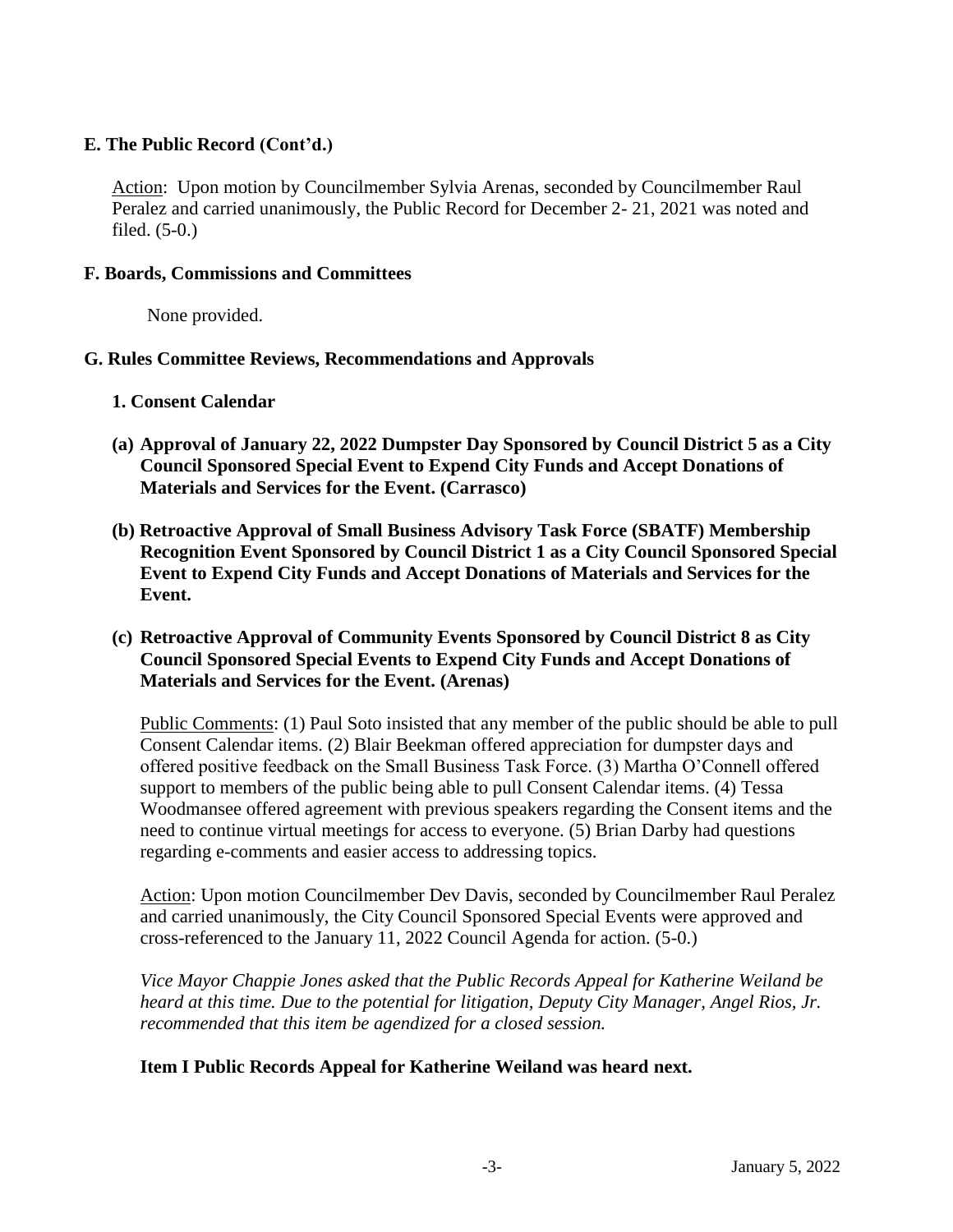# **G. 2. Charcot Avenue Extension. (Mayor, Cohen, Peralez, Foley)**

Public Comments: (1) Eugene Bradley agreed that it is time to drop this project and agree to make other transit more usable in this area. (2) Paul Soto argued this is a conflict of interest, indicating criticism of this proposal. (3) Blair Beekman offered appreciation to the sensitivity expressed on the last item heard and the sensitivity to city projects and to people's ideas. (4) Jill Borders referenced all the money spent on this planning and similar proposals and questioned irresponsibility with taxpayer money, adding this should be heard as two separate items. (5) Erin McCarthy agreed with the proposal to end the project. (6) Hoai-An offered support as a climate activist.

Action: Upon motion by Councilmember David Cohen, seconded by Councilmember Raul Peralez and carried unanimously, per the joint memorandum from Mayor Sam Liccardo and Councilmembers Cohen, Peralez and Foley, dated December 17, 2021, direction to the City Manager to no longer move forward with the construction of the Charcot Avenue Extension project and take any steps necessary to cease progress on the project and directed to divert the remaining \$3.9 million in budgeted CIP funds initially reserved for the Charcot Avenue Extension project to either the Mabury/Berryessa/101 project or the Zanker Road/101 project was approved to be forwarded for future Council consideration with a date to be determined.  $(5-0.)$ 

# **G. 3. Request for Travel Authorization for Mayor Sam Liccardo. (Mayor)**

Public Comments: (1) Call-in User 1 expressed criticism. (2) Paul Soto indicated that the Mayor's discussions during these high profile meetings should be available to constituents. (3) Blair Beekman commented on the Mayor's commitment to local autonomy and the future of broadband. (4) Jill Borders questioned flying for business given the seriousness of our climate crisis.

Action: Upon motion by Councilmember David Cohen, seconded by Councilmember Raul Peralez and carried unanimously, staff was directed to bring forward for Council approval a resolution affirming the City of San José's support for reproductive freedom and rights, and calling on Congress to protect reproductive freedom nationwide as prescribed in Roe v. Wade. (3-0-2. Absent: Arenas, Davis.)

# **G. 4. Booster Mandate. (Mayor)**

Public Comments: (1) Paul Soto spoke on setting a precedent and compared these actions to Nazi Germany. (2) Call-in User 1 expressed criticism of vaccine mandates. (3) Blair Beekman offered considerations regarding the COVID crisis.

Deputy City Manager, Angel Rios, Jr. provided additional input and responded to questions regarding vetting this information and providing more detail.

*(Item Continued on the Next Page)*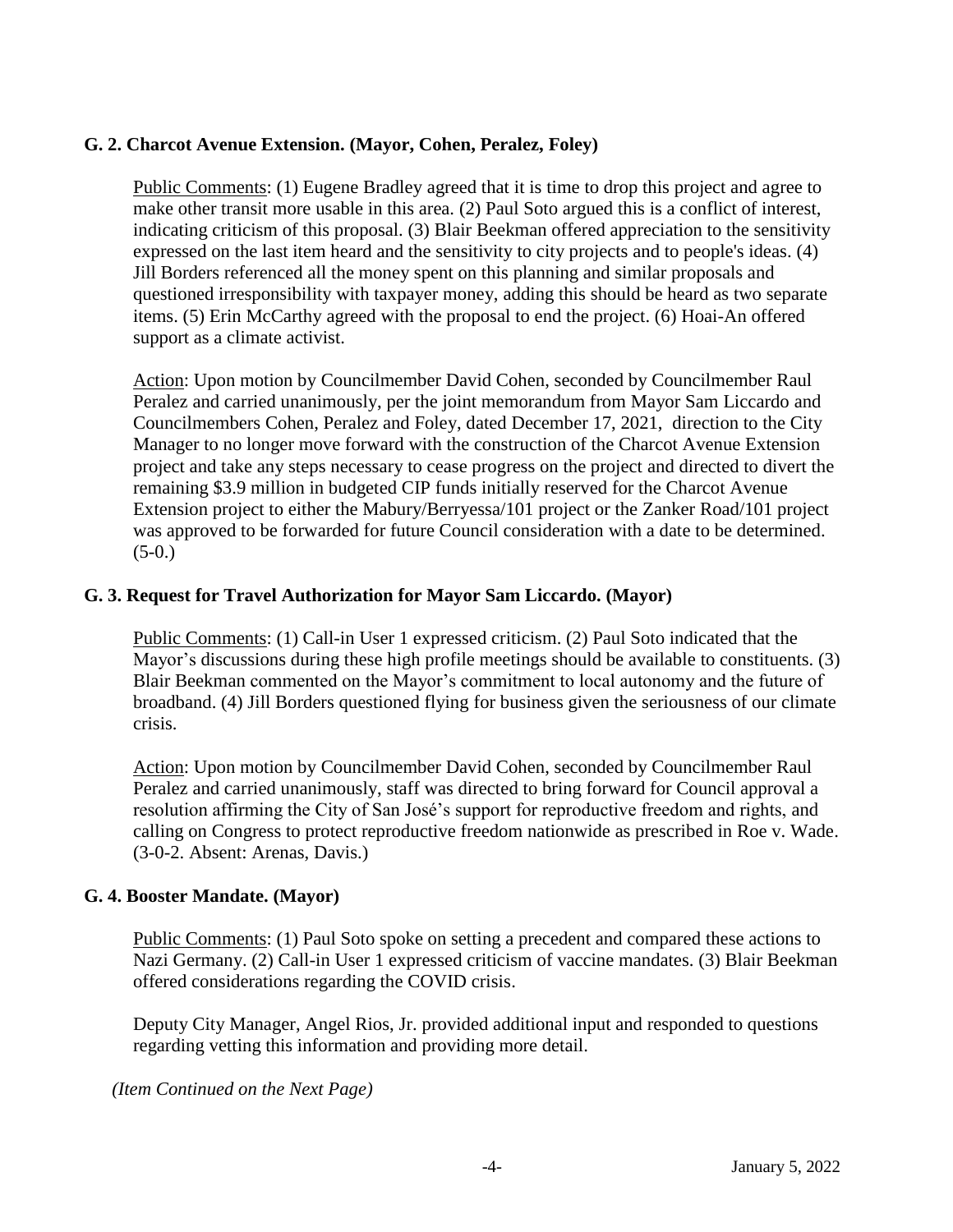### **G. 4. Booster Mandate. (Cont'd.)**

Motion: Councilmember Raul Peralez moved approval of Mayor Sam Liccardo's memorandum dated December 21 2021, including removal of the suggested timeline in the mayor's memorandum, having mandate expansion referred to closed session and other discussion taken to Council on January 11, 2022. Vice Mayor Chappie Jones seconded the motion.

Councilmember Raul Peralez respectfully declined a friendly amendment by Councilmember David Cohen to retain the January date indicated in the memorandum.

Councilmember David Cohen requested a second friendly amendment, referencing the first paragraph of Mayor Sam Liccardo's memo, replacing 'complete a third round of vaccination' change to 'receiving a booster'. Councilmember Raul Peralez agreed to the amendment to this motion.

Mayor Sam Liccardo offered additional input, indicating staff has been in conversation with this for several weeks.

Action: Upon motion by Councilmember Raul Peralez, seconded by Vice Mayor Chappie Jones and carried unanimously, the "Booster Mandate" item, including the Mayor's December 21, 2021 memorandum with removal of the suggested timeline in the mayor's memorandum and replacing 'complete a third round of vaccination' changed to 'receiving a booster', and having mandate expansion referred to closed session and other discussion taken to Council was accepted to be agendized for Council discussion and action on January 11, 2022. (3-0-2. Absent: Davis, Arenas.)

#### **H. Review of Additions to Council Committee Agendas/Workplans**

- **1. Community and Economic Development Committee**
- **2. Neighborhood Services and Education Committee Work Plan**
- **3. Transportation and Environment Committee**
- **4. Public Safety, Finance and Strategic Support Committee**
- **5. Joint Meeting of the Rules and Open Government Committee**  None provided.

#### **I. Open Government –** *Heard immediately following the Consent Calendar*

**(a) Public Records Appeal - Katherine Weiland. (Police)**

**a. As directed by Rules Committee on 12/1/2021, accept a progress update from staff. b. Deny the appeal from Katherine Weiland (aka Katherine Reichenbach) regarding the City's response to her request for public records seeking records, specifically body worn camera footage, related to a complaint submitted to the San Jose Police Department's Internal Affairs Unit (number I2020-2023), related to event number 20-211-0547. [Continued from 12/8/2021 - Item I.a (ROGC 21-878)]**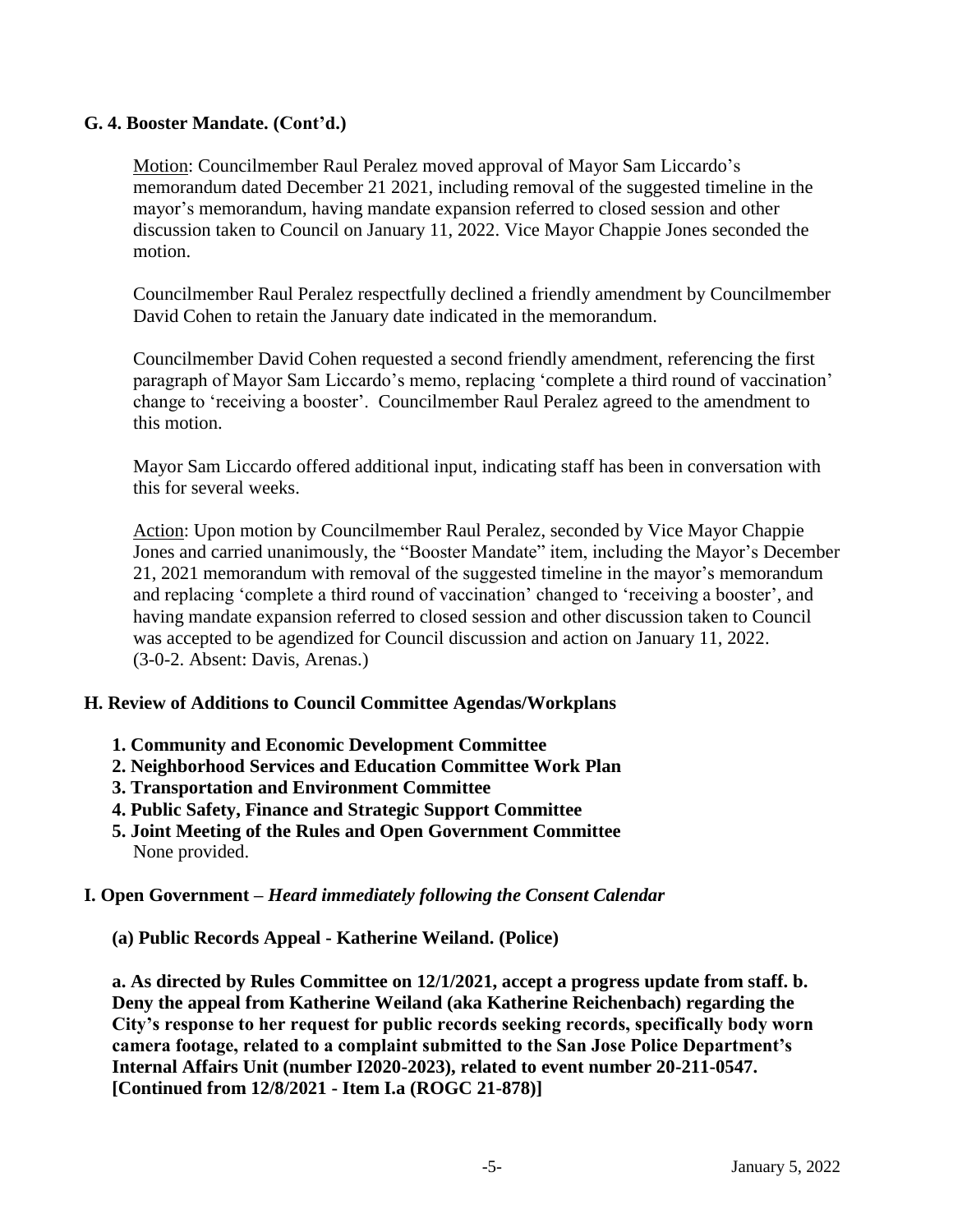# **I. (a) Public Records Appeal - Katherine Weiland. (Cont'd.)**

Due to the potential for litigation, Deputy City Manager, Angel Rios, Jr. had recommended that this item be agendized for a closed session.

Public Comments: (1) Paul Soto insisted that this item be heard in open session and related an incident indicating the Police Department's prejudices against him and other certain members of the public. (2) Blair Beekman spoke to how domestic violence issues are handled and commended bravery of the woman involved with this case. (3) Ester Peralez Dieckmann requested viewing the video with leadership, noting such actions will help to heal the rift with Police Department. She asked for justice for her client and asserted that the way this has been handled by the City has endangered her client. (4) Jill Borders offered reflections on victim blaming and the epidemic of domestic violence. (5) Tessa Woodmansee spoke on policing and need for 24-7 community support. (6) Brian Darby offered suggestions for protecting those at risk as a result of lack of communication with authority.

Amanda Gould spoke on behalf of Katherine Weiland and requested information on next steps to be taken. City Attorney, Nora Frimann indicated the procedure for allowing this to go to closed session, including allowing privacy for the appellant with the benefit of providing information to Council to allow for a more informed discussion if there is another hearing before this committee.

Deputy City Manager, Angel Rios, Jr. spoke to the internal protocols that are being looked at and offered to reach out to the appellant with further information. Deputy Chief Elle Washburn (Bureau of Investigations) responded to questions from Councilmember Sylvia Arenas. City Attorney, Nora Frimann indicated the allowance for the appellant and representative/s to participate in the Closed Session.

Action: Upon motion by Councilmember David Cohen, seconded by Councilmember Raul Peralez, and carried unanimously, this item was referred to a Closed Session of the Rules and Open Government Committee with a date to be determined. (4-0-1. Absent: Davis.)

# **OPEN FORUM**

- 1. Gail Osmer thanked Councilmember Sylvia Arenas for opening the Evergreen Library, but expressed anger at how the City of San José has treated the homeless in Phase 3.
- 2. Caller User #1 spoke to crime in District 9.
- 3. Blair Beekman spoke to accountability and sustainability practices.
- 4. Martha O'Connell offered appreciation for her Council district representative, but asked that citizens, particularly in the mobile home community, be given the respect and dignity of advising which council district they are in following redistricting.
- 5. Francesca spoke to the plight of the unhoused, the need for more tiny home villages and poor porta-potty conditions at Columbus Park.
- 6. Paul Soto spoke to genocide and expressed criticism of police action taken against him.